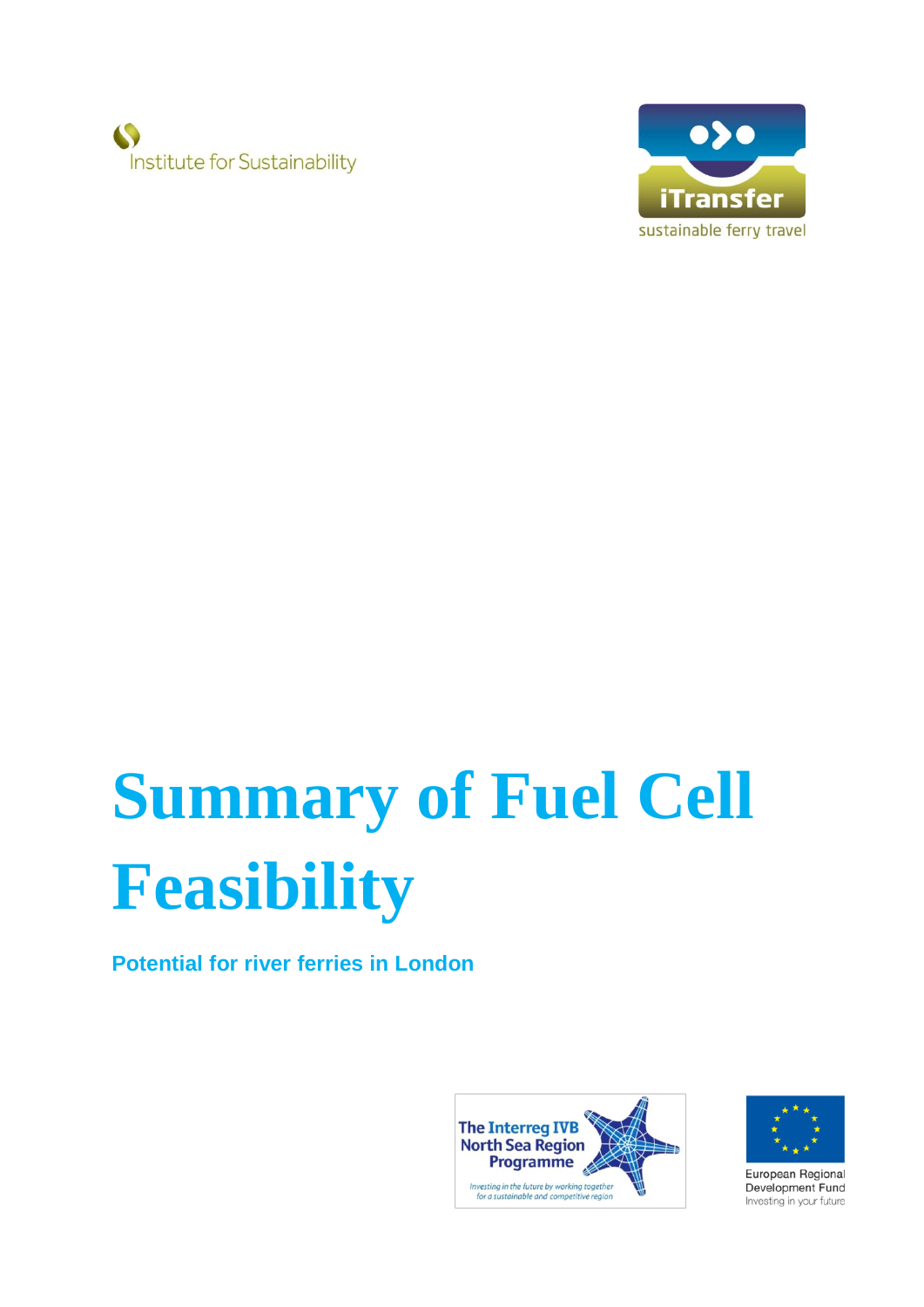

This document is part of iTransfer, a North Sea Region Interreg programme project, which is funded by the European Regional Development Fund.

iTransfer (Innovative Transport Solutions for Fjords, Estuaries and Rivers) aims to make ferry transport more freely accessible and sustainable, and encourage more people to travel by water. In areas in the North Sea Region (NSR) there are opportunities to replace existing vehicle routes with passenger ferries as a viable alternative. Travelling by ferry is more sustainable, easier and quicker. It can also provide lifeline services to remote communities.

For more information visit [www.itransferproject.eu](http://www.itransferproject.eu/)

**iTransfer – Summary of Fuel Cell Feasibility Potential for river ferries in London** 2 **Institute for Sustainability** 49-51 East Road, London, N1 6AH T: +44 20 7517 1830 E: [info@instituteforsustainability.org.uk,](mailto:info@instituteforsustainability.org.uk) [www.instituteforsustainability.co.uk](http://www.instituteforsustainability.co.uk/) **[www.iTransfer.eu](http://www.itransfer.eu/)**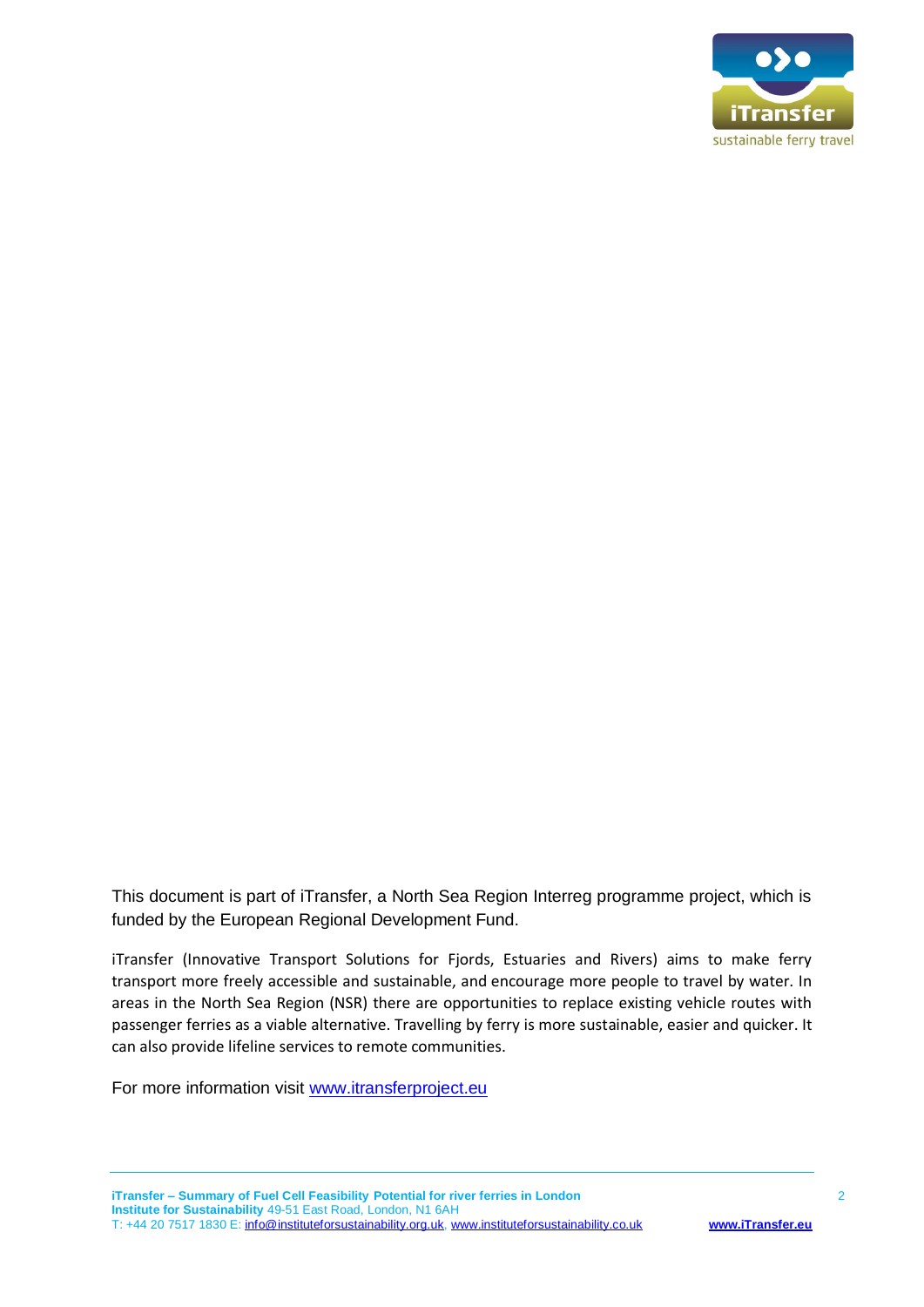

## <span id="page-2-0"></span>**Table of Contents**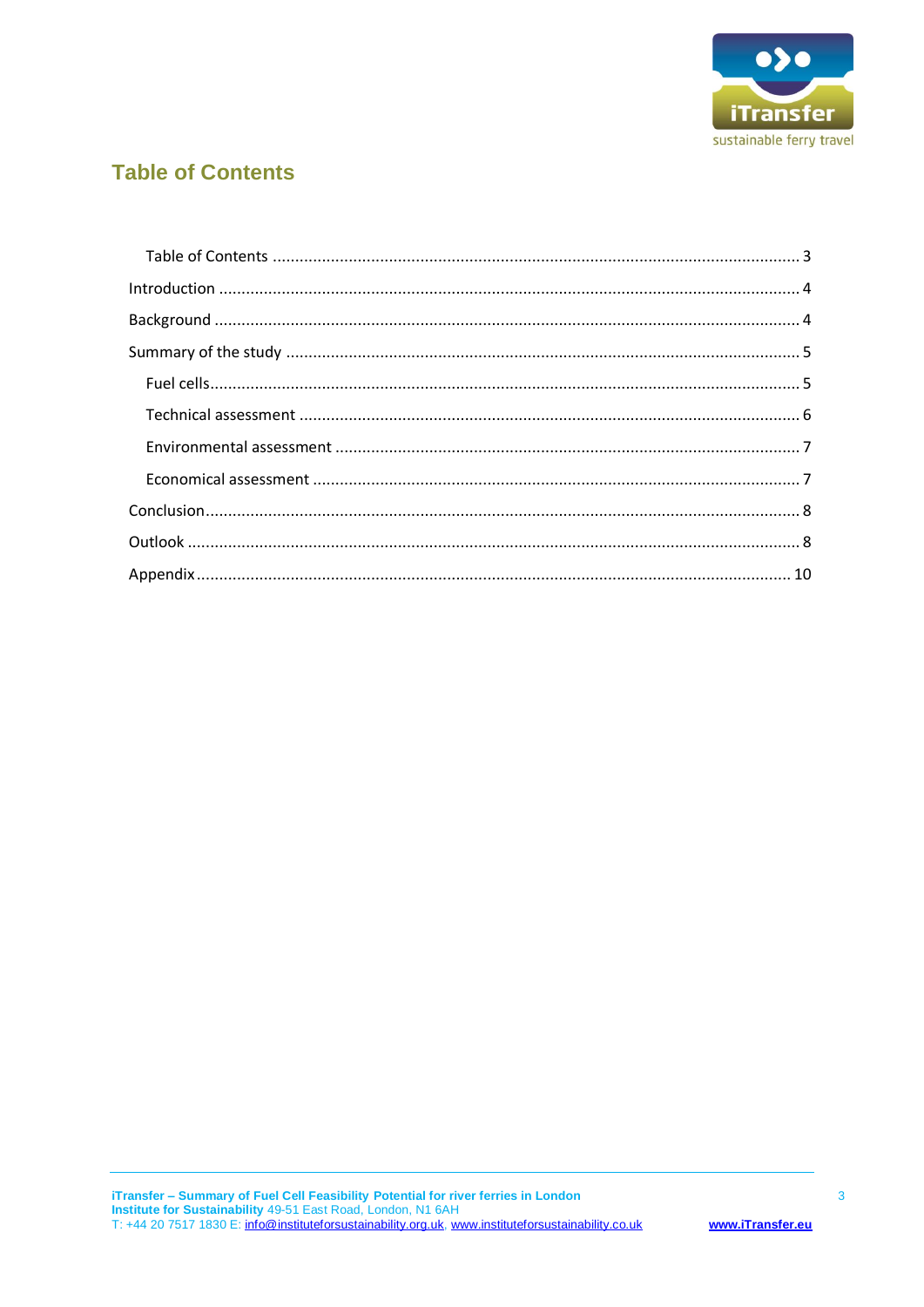

#### <span id="page-3-0"></span>**Introduction**

iTransfer (Innovative Transport Solutions for Fjords, Estuaries and Rivers) aims to make ferry transport more freely accessible and sustainable, and encourage more people to travel by water. In areas in the North Sea Region (NSR) there are opportunities to replace existing vehicle routes with passenger ferries as a viable alternative. Travelling by ferry is more sustainable, easier and quicker. It can also provide lifeline services to remote communities.

iTransfer has the aim to improve water-based public transport in Europe's North Sea Region by developing, demonstrating or piloting innovative and sustainable ferry technology, operation and policy. Ferries have the advantage of lower CO2 emissions and they can help to reduce congestion on roads.

To achieve its aim, iTransfer has projects

- to resolve technical issues including new designs for ferries and shore-side facilities;
- to improve ferry operations and integrate ferries with existing public transport networks;
- to support a policy environment that resolves current tendering problems and promotes barrier-free access for all passengers.

iTransfer takes a transnational approach by involving 16 organisations from different countries across the North Sea region with the Lead partner being the Institute for Sustainability. The organisations are from Belgium, Germany, Netherlands, UK and Denmark. In this way the partners can pool their knowledge from different countries on the operation of ferry services and share best practice. iTransfer is funded by the North Sea Region programme, part of the EU Inter-regional (Interreg) initiative. Interreg is 50% financed through the European Regional Development Fund, the remaining 50% is provided by the project partners.

Peter Slade completed a "Feasibility study for a fuel cell powered river ferry in London" Master thesis in 2011 at the Imperial College London, relevant to the iTransfer aims to improve the sustainability of ferries and use of alternate fuels. The thesis examines the services offered by Thames Clippers, the leading passenger ferry service on the Thames, and its potential to improve its environmental performance through the use of fuel cells to power ferries.

#### <span id="page-3-1"></span>**Background**

Thames Clippers is a regular ferry service providing its services to tourists as well as to daily commuters. It was founded in 1999 and has since then grown to a fleet of 13 vessels with over 8500 passengers per day. The passenger numbers are still increasing, and therefore there are plans to increase the number of ferries in operation and to develop a new cross-river ferry between Surrey Quays and Canary Wharf. Like most ferries, Thames Clippers runs on marine diesel oil which produces a range of pollutants. The aspirations of Thames Clippers to become more sustainable are in line with the "Mayor's Transport Strategy" which sets the ambitions for London to lead the world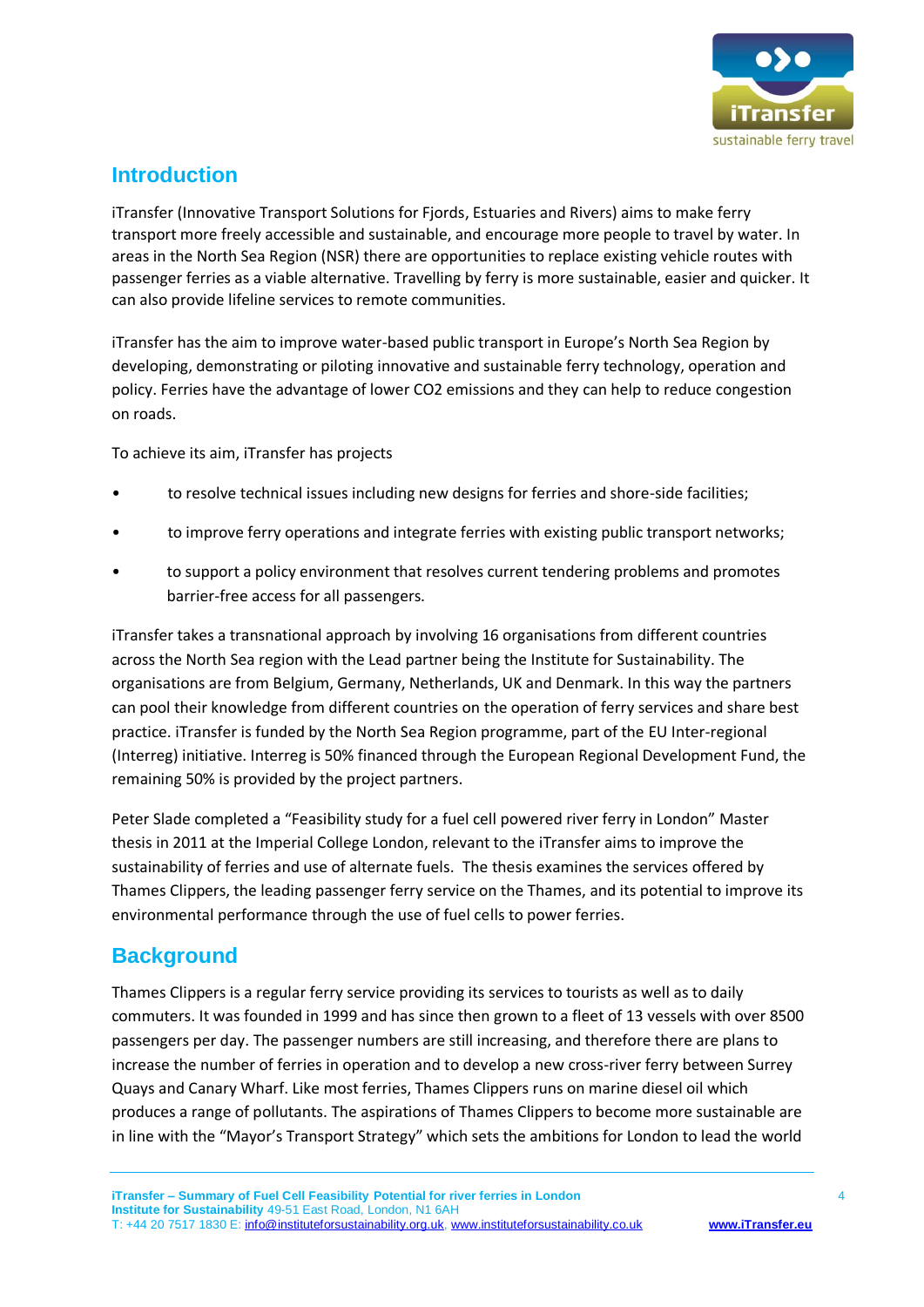

in new green transport technology over the next 20 years. Currently, London is one of the most polluted places in Europe and has struggled to meet the European Union pollution levels.

#### <span id="page-4-0"></span>**Summary of the study**

The 'Feasibility study for a fuel cell powered river ferry in London' has examined if a fuel cell powered river ferry is feasible in London from a technical, environmental and economic point of view. The potential for using low to zero carbon marine propulsion technologies will improve the sustainability of ferry services, and is of interest to ferry operators in the North Sea region and beyond. To assess the suitability the power profiles for three different services offered by Thames Clippers have been modelled and the weight and volume of the required system components for a fuel cell powered ferry calculated. Then the carbon emissions have been assessed for the conventional and the alternative technology in order to determine the reductions. Finally, the costs for the application of the fuel cell technology have been estimated.

The following section provides information about fuel cells in general and then reports the results of the technical, environmental and economic assessments before coming to a short conclusion. The findings of the assessments are summarized in a table which is in the appendix.

#### <span id="page-4-1"></span>**Fuel cells**

The use of marine diesel oil leads to the production of a range of pollutants. These include  $CO<sub>2</sub>$ , PM10 (particulate matter of 10 µm diameter or less), nitrogen oxides (NOx), sulphur oxides (SOx), carbon monoxide (CO) and volatile organic compounds (VOCs). Emissions of NOx and SOx are usually significantly higher for marine transport than for road transport due to differences in engine design and the type of fuel used. Contrary to marine diesel engines, fuel cells avoid the combustion process and the associated high levels of emissions. The reason is that fuel cells are electrochemical cells that produce electrical energy directly from the chemical energy in fuels. In addition to reduced emissions, fuel cells have the advantages of increased efficiency and quiet operation. There is considerable scope for the use of fuel cells in marine transport. To date, the primary use of fuel cells has been limited to the provision of auxiliary power, rather than being used as the primary means of propulsion. There have been a number of demonstration projects for the use of fuel cells in marine transport. In 2008 the FCS Alsterwasser became the first inland passenger ferr y with a carrying capacity of up to 100 passengers to use fuel cell technology. It operates on the Alster, an inland lake in the heart of Hamburg. The FCS Alsterwasser had received significant funding from the EU and other operators, such as Thames Clippers will also need similar investment support.

There are different types of fuel cells available. The proton exchange membrane fuel cells (PEMFCs) use hydrogen as fuel and produce water as the only by-product. They operate at relatively low temperatures, thereby enabling quick start-up times and are more durable than other types of cells. Due to these properties they are used for the majority of marine propulsion fuel cells. Two other two types of fuel cells (solid oxide fuel cells and molten carbonate fuel cells) were also examined,

**iTransfer – Summary of Fuel Cell Feasibility Potential for river ferries in London** 5 **Institute for Sustainability** 49-51 East Road, London, N1 6AH T: +44 20 7517 1830 E: [info@instituteforsustainability.org.uk,](mailto:info@instituteforsustainability.org.uk) [www.instituteforsustainability.co.uk](http://www.instituteforsustainability.co.uk/) **[www.iTransfer.eu](http://www.itransfer.eu/)**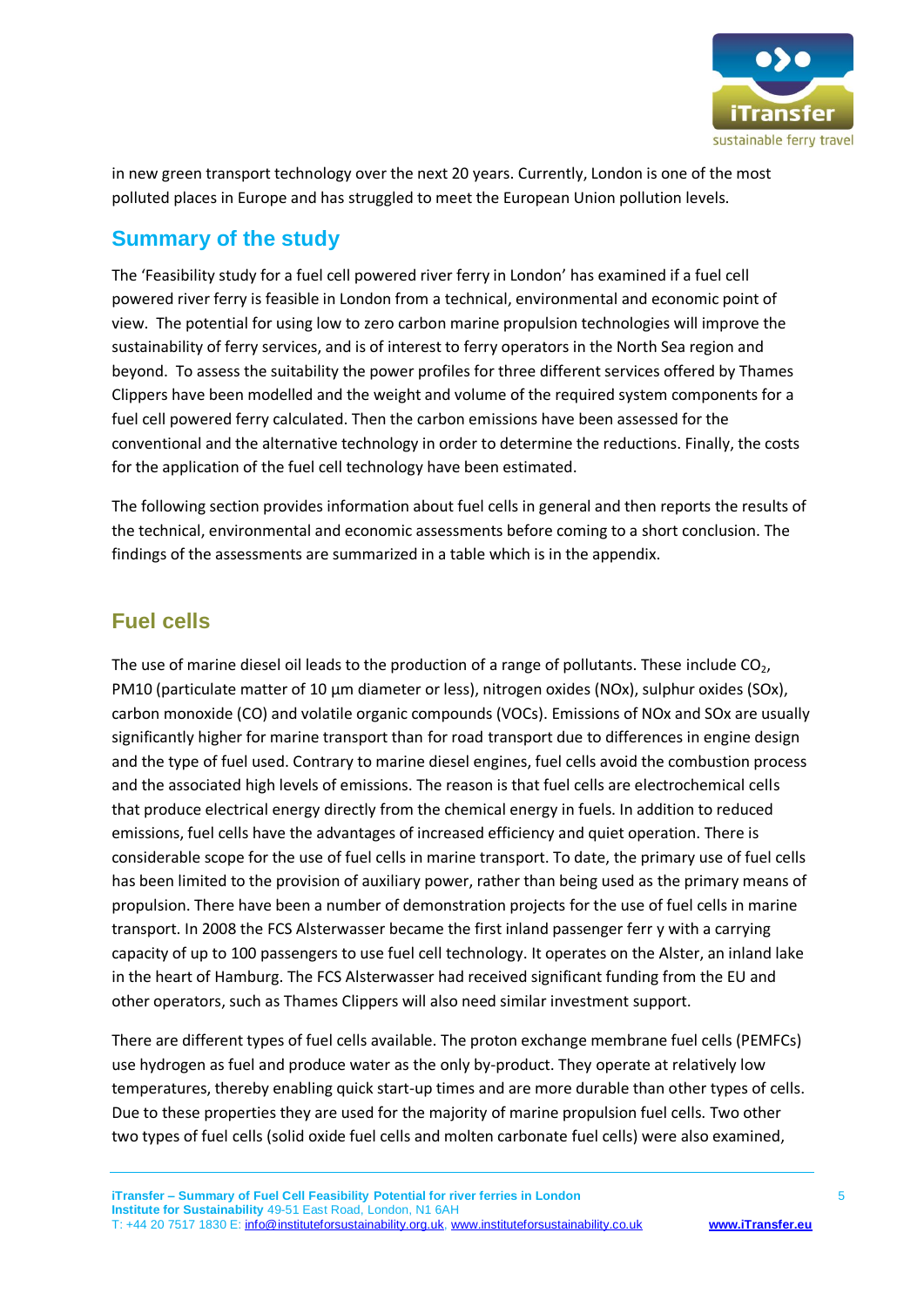

but these are not explained in more detail, as they were not feasible for the use in the Thames Clippers due to excessive weight. The fuel for the PEMFCs, hydrogen, can be produced from primary energy sources including renewable as well as non-renewable sources. The most cost effective way of producing hydrogen is from the steam reforming of natural gas.

The durability and lifetime of fuel cells depend on their mode of operation. Switching fuel cells on and off regularly, running them without drawing power and imposing fluctuating power demands impair their performance. It is possible to hybridise fuel cells with batteries so that fuel cells can be used as the primary power source with the batteries acting as a buffer. This has the advantage of improving the durability and lifetime of the fuel cells, as it allows them to run under optimal conditions. The majority of current hybrid fuel cell vehicle applications employ Lithium-Ion or leadacid battery technology. Lead-acid batteries offer lower energy and power densities than Lithium-Ion batteries and would therefore be inapplicable for the Thames Clippers due to their required weight and size.

#### <span id="page-5-0"></span>**Technical assessment**

For the calculation of the technical feasibility, the different services of Thames Clippers were assessed:

- 1. Commuter Service operates between the Royal Arsenal, Woolwich and the London Eye
- 2. Tate to Tate Service runs from Bankside to Millbank via Embankment
- 3. Cross river Hilton Ferry Service operates between Hilton Docklands Riverside and Canary Wharf.

The key method for evaluating the feasibility was to consider the weight and volume of the existing engines and fuel tanks and to compare them with the key components of a fuel cell demonstrator. Comparable weights and volumes offer the opportunity to retrofit an existing vessel which is more straightforward and cost effective. The dimensions of the fuel tanks were estimated by the fuel capacity, and the engine sizes were calculated by determining the power and energy requirements for the vessels. The power requirements of the ferry services differ depending on the distances covered by them and hence their travel times. Moreover, the Hilton Ferries are smaller and have less powerful vessels than the ferries in the main fleet. A sizing-design methodology was used to evaluate the feasibility of hybrid systems, fuel cell only systems and battery only systems. Information about the weight and volume requirements for the different technologies can be found in the appendix. The result is that the Tate to Tate Service offers realistic feasibility using a PEMFC/Li-ion hybrid with the weight and volume being comparable to the currently used diesel technology. A fuel cell only system is technically feasible for the Tate to Tate service and the Hilton Ferry Service.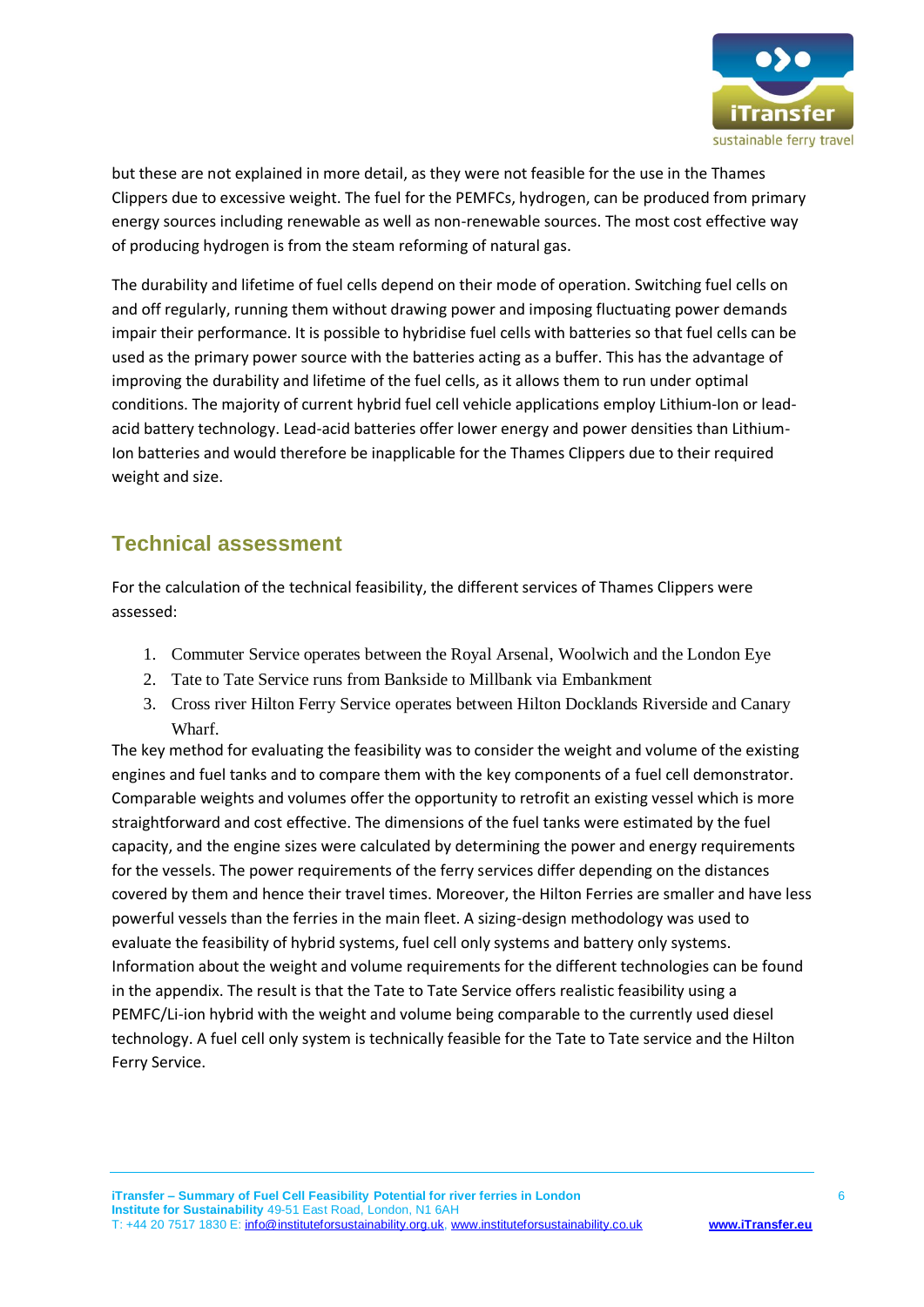

#### <span id="page-6-0"></span>**Environmental assessment**

For the determination of the environmental impact reduction, the carbon reduction in total as well as the reduction per passenger was calculated. The calculations are based on the assumption that hydrogen is produced via steam reforming of natural gas.

A PEMFC powered Tate to Tate Service would produce 451 tonnes CO<sub>2</sub> emissions per year compared to 828 tonnes  $CO<sub>2</sub>$  with a diesel ICE powered engine resulting in a saving of 377 tonnes per year. Analogously, the Hilton Ferry Service could have a reduction of 580 tonnes per year.

Assuming that the ferries run at approximately 50% capacity, the PEMFC powered Tate to Tate Service would yield 7.3 g CO<sub>2</sub> per passenger km and the Hilton Ferry Service 15.9 g CO<sub>2</sub> per passenger km. This compares to 13.4 g and 29.0 g  $CO<sub>2</sub>$  per passenger km for the equivalent diesel ICE powered services. These figures correspond to a reduction of 45%.

In regards to other pollutants, the PEMFCs do not produce VOC, PM10, SOx or NOx contrary to marine diesel engines. However, for the Thames Clippers the SOx emissions are negligible as Thames Clippers uses zero sulphur fuel.

#### <span id="page-6-1"></span>**Economical assessment**

An economic assessment was conducted for the use of PEMFC and PEMFC/Li-ion hybrid powertrains by estimating the capital expenditure (CAPEX) and the operational expenditure (OPEX). The CAPEX includes the costs for the key components of the powertrain such as the PEMFCs, Li-ion batteries and hydrogen storage whereas the OPEX refers to the cost of hydrogen fuel. OPEX is influenced by the carbon price and its value might change in future if The European Union Emissions Trading Scheme extends its coverage to marine transport.

The total estimated costs for the Tate to Tate service are around 877 100 € for the PEMFC/Lithium-Ion hybrid and around 521 800 € for the PEMFC technology. By contrast, the costs for the diesel technology are about 121 200 €. The costs for the Hilton Ferry Service are about 623 000 € for the PEMFC technology in comparison with 182 000 € for the current technology.

The composition of the total costs in regards to their CAPEX and OPEX components is listed in the appendix. The table indicates that the CAPEX costs for the fuel cell technology are significantly higher than for the diesel technology. In contrast, the OPEX costs, though still being higher for the fuel cell technology, are in a similar range as the diesel technology.

Future optimistic estimates indicate that PEMFCs can become cost competitive with diesel ICEs by 2030. Nevertheless, the total CAPEX for a PEMFC powertrain will be considerably higher than for a diesel ICE powertrain due to the costs for hydrogen storage. Therefore the development of low cost hydrogen production technologies and hence the reduction of OPEX will be vital to offset the high costs.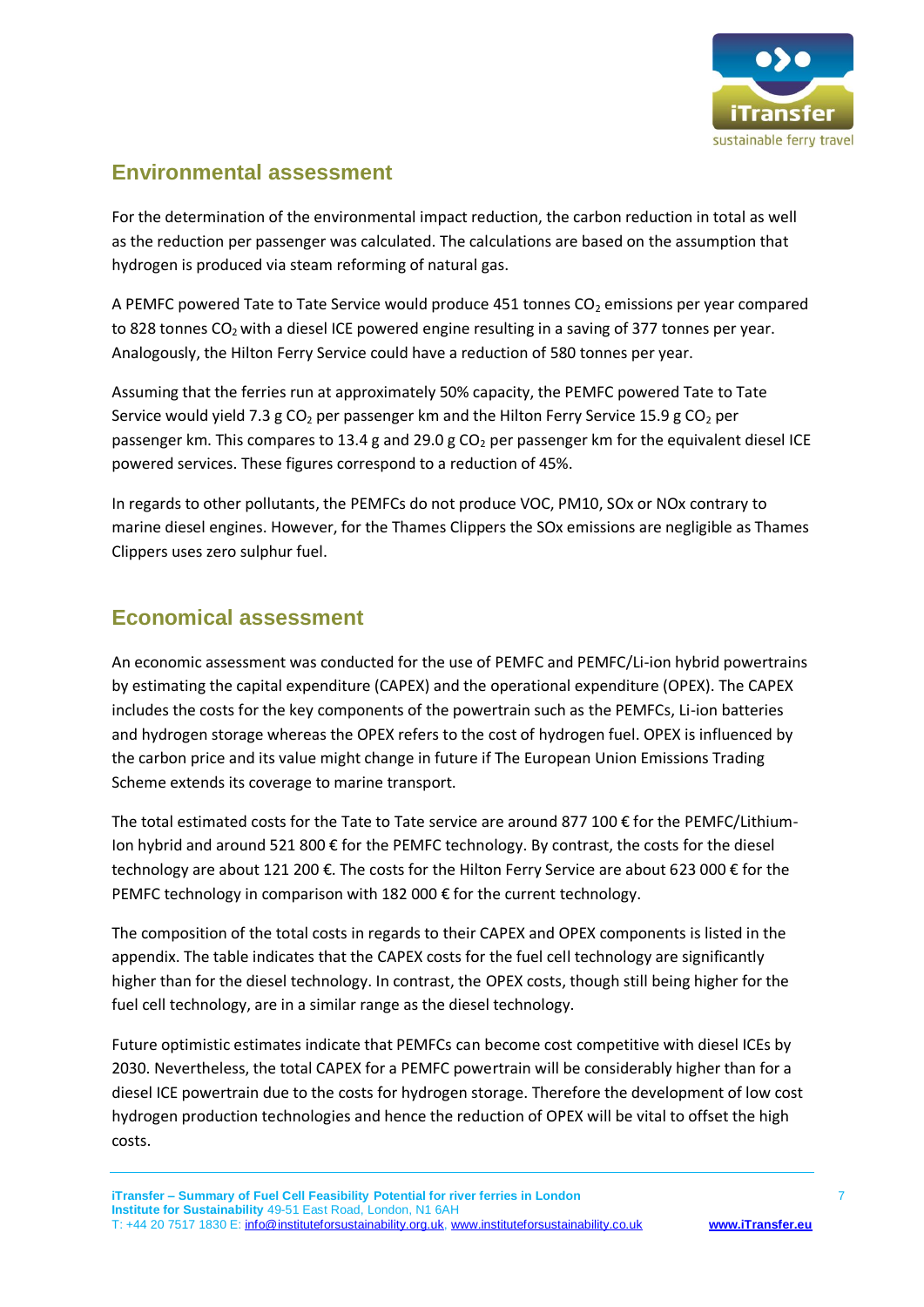

## <span id="page-7-0"></span>**Conclusion**

The study identified that it is technically feasible to develop a fuel cell powered ferry to operate on the Thames for short distance services. The Tate to Tate Service could be powered by a PEMFC or a PEMFC/Li-ion hybrid system and the Hilton Ferry Service by a PEMFC system. The use of the fuel cell technology would result in carbon savings of about 45 % when using steam reforming of natural gas for the hydrogen production and in the avoidance of other pollutants. The costs for fuel cells are significantly higher than for conventional diesel powertrains. This is particularly due to the high CAPEX costs caused by the costs for the hydrogen storage. The OPEX costs are in a similar range and could become competitive in the future.

#### <span id="page-7-1"></span>**Outlook**

The substitution of marine fuels with hydrogen, generated through steam reforming of natural gas, offers the potential for a significant reduction of the  $CO<sub>2</sub>$  emissions, but there is scope for further improvements. Consideration should be given to the hydrogen production and its associated infrastructure required for its transport, distribution and storage. The use of alternative production methods such as the production from biomass and municipal waste or through the splitting of water would lead to considerably lower  $CO<sub>2</sub>$  emissions. In future, there may be the possibility to produce hydrogen from a sustainable source for the Thames Clippers. For example, a possible source is a gasification plant planned for the development of the London Sustainable Industries Park which will produce hydrogen from 2015 on. Additionally, there is also a hydrogen refuelling capacity available in Leyton which supplies eight PEMFC buses which are part of the Clean Urban Transport for Europe (CUTE) trial. Transport for London is currently involved in the Clean Hydrogen in European Cities (CHIC) project that is leading the commercialisation of these buses. Hydrogen for the CHIC project is sourced from a production plant in Rotterdam, but there is scope for local sourcing of hydrogen within the Greater London area. Further research of potential hydrogen storage and refuelling facilities are required. These facilities will also affect the costs for the fuel cell technology. A further factor which would influence the price is the possible inclusion of the marine sector into the carbon market.

The fuel cell technology is not only beneficial for carbon reduction, but as well as for the avoidance of other greenhouse gases such as sulphur dioxide. Though this might not be of interest to Thames Clippers, as they use zero sulphur fuel, it may be of relevance to other ferry operators. The Directive 1999/32/EC which regulates the limit of sulphur in fuels is adopting increasingly stricter limits. The limit for the sulphur content of marine fuels in Sulphur Emissions Control Areas (the Baltic Sea, the North Sea and the English Channel) will be 1% until 31 December 2014 and 0.1% as from 1 January 2015. Outside this area, the limit of 0.5 % will be mandatory in EU waters by 2020 compared to the current limit of 1.5% for passenger ships operating on a regular service outside SECA. In future, there may also be stricter limitations for NOx, as the International Maritime Organisation introduced the possibility to establish NOx Emission Control Areas (NECAs) and associated stricter NOx standards in its Marine Pollution Convention (MARPOL).

**iTransfer – Summary of Fuel Cell Feasibility Potential for river ferries in London** 8 **Institute for Sustainability** 49-51 East Road, London, N1 6AH T: +44 20 7517 1830 E: [info@instituteforsustainability.org.uk,](mailto:info@instituteforsustainability.org.uk) [www.instituteforsustainability.co.uk](http://www.instituteforsustainability.co.uk/) **[www.iTransfer.eu](http://www.itransfer.eu/)**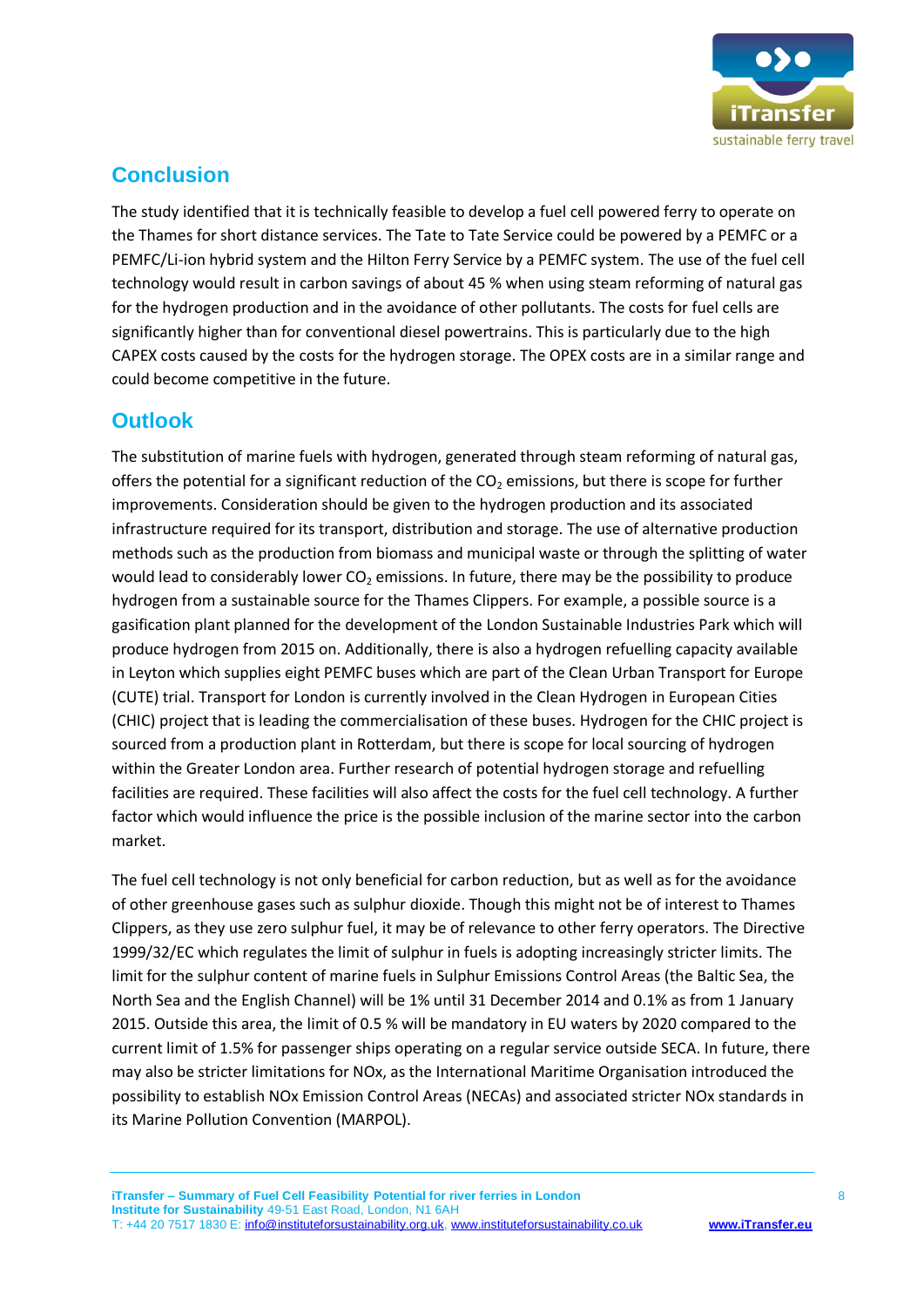

PEMFC only systems as well as PEMFC/Li-ion hybrid systems are feasible for the Tate to Tate Service. Both systems have advantages and disadvantages so that an optimization analysis would be necessary to determine the preferable option from a lifetime cost perspective.

Alternative hybrid systems could be further explored, especially in regards to the Commuter Service.

A feasibility study could also be conducted for the planned cross-river ferry between Surrey Quays and Canary Wharf. Moreover, the methodology used in this study is transferable to assess the feasibility of other ferries which cover short distances.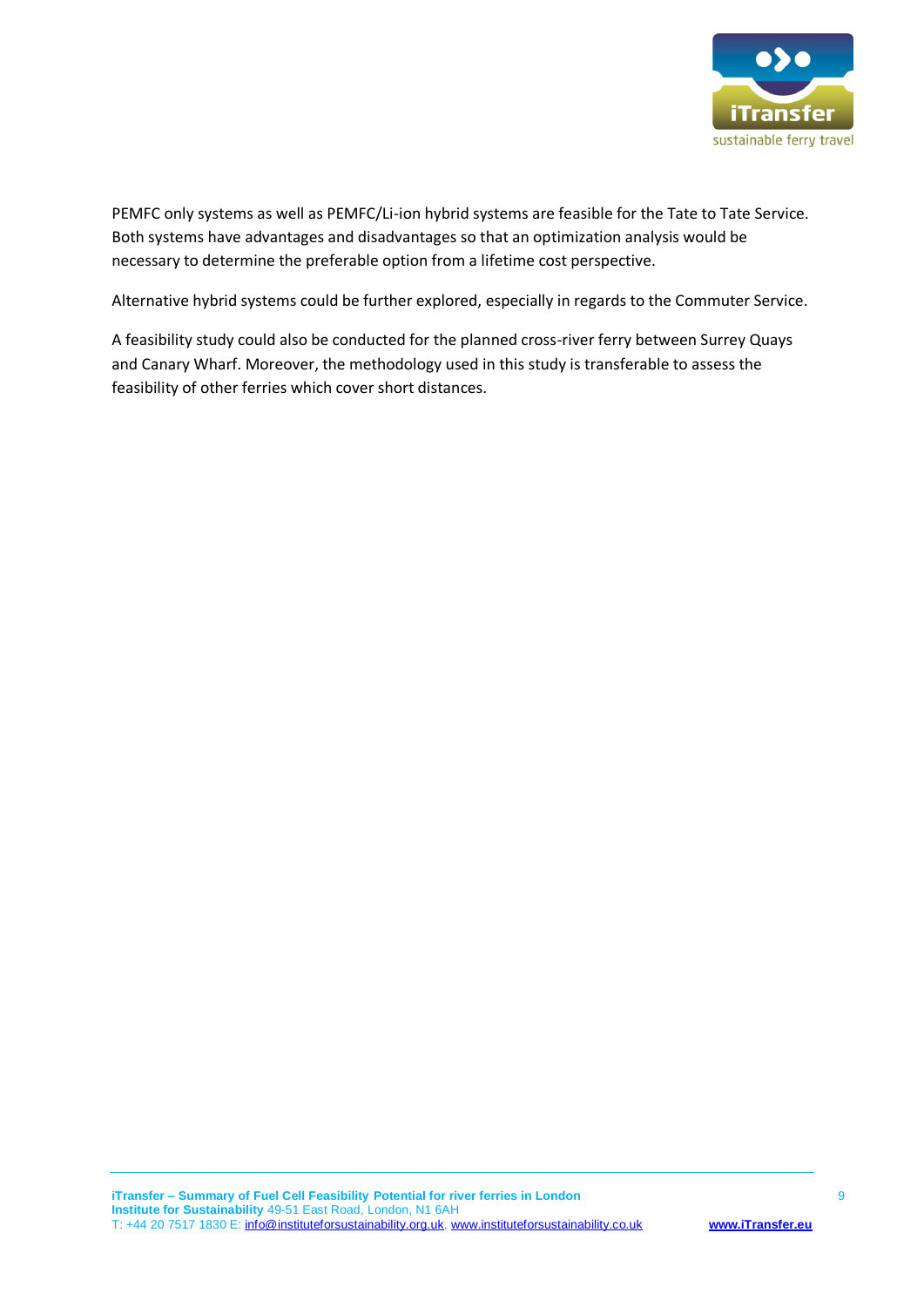

# <span id="page-9-0"></span>**Appendix**

1

| <b>Service</b>  | <b>Technology</b>      | <b>Weighttotal</b><br>$(kg)^1$ | $V_{total}$<br>$(L)^2$ | $gCO2$ per<br>passenger km <sup>3</sup> | $CO2$ reductions<br>(tonnes $y^{-1}$ ) | CAPEX $(\epsilon)$<br>[CAPEX(E)] <sup>4</sup> | OPEX $(\epsilon y^1)$<br>[OPEX $(fy^{-1})$ ] |
|-----------------|------------------------|--------------------------------|------------------------|-----------------------------------------|----------------------------------------|-----------------------------------------------|----------------------------------------------|
| Tate to<br>Tate | PEMFC/Li-ion<br>hybrid | 9814                           | 11778                  | 7.3                                     | 377                                    | 692.1K<br>[561K]                              | 185K<br>[150K]                               |
| Tate to<br>Tate | <b>PEMFC</b>           | 5061                           | 7645                   | 7.3                                     | 377                                    | 336.8K<br>[273K]                              | 185K<br>[150K]                               |
| Tate to<br>Tate | Diesel ICE<br>engine   | 9600                           | 10376                  | 13.4                                    | $\mathbf 0$                            | 9.3K<br>$[7.5K]$                              | 111.9K<br>[90.7K]                            |
| Hilton<br>Ferry | <b>PEMFC</b>           | 6987                           | 10580                  | 15.9                                    | 580                                    | 336.8K<br>[273K]                              | 286.2K<br>[232K]                             |
| Hilton<br>Ferry | Diesel ICE<br>engine   | n.a.                           | n.a.                   | 29.0                                    | $\mathbf 0$                            | 9.3K<br>$[7.5K]$                              | 172.7K<br>[140K]                             |

**Table 1 Data of the technical, environmental and economic assessments**

**iTransfer – Summary of Fuel Cell Feasibility Potential for river ferries in London** 10 **Institute for Sustainability** 49-51 East Road, London, N1 6AH T: +44 20 7517 1830 E: [info@instituteforsustainability.org.uk,](mailto:info@instituteforsustainability.org.uk) [www.instituteforsustainability.co.uk](http://www.instituteforsustainability.co.uk/) **[www.iTransfer.eu](http://www.itransfer.eu/)**

 $1$  The Weight<sub>total</sub> refers to the weight for the fuel cells, batteries and hydrogen storage systems or the diesel engines and fuel tanks. Other components which may have significant weights such as the transmission system have not been considered.

<sup>&</sup>lt;sup>2</sup> The Volume<sub>total</sub> refers to the volume for the fuel cells, batteries and hydrogen storage systems or the diesel engines and fuel tanks.

 $3$  These figures are calculated under the assumption that that the ferries run at approximately 50% capacity.  $4$  For the conversion of the currency from £ to  $\epsilon$  the website

[http://ec.europa.eu/budget/contracts\\_grants/info\\_contracts/inforeuro/inforeuro\\_en.cfm](http://ec.europa.eu/budget/contracts_grants/info_contracts/inforeuro/inforeuro_en.cfm) was used with the exchange rate from December 2012 which was about  $1 \text{ f} = 1.23 \text{ } \epsilon$ .